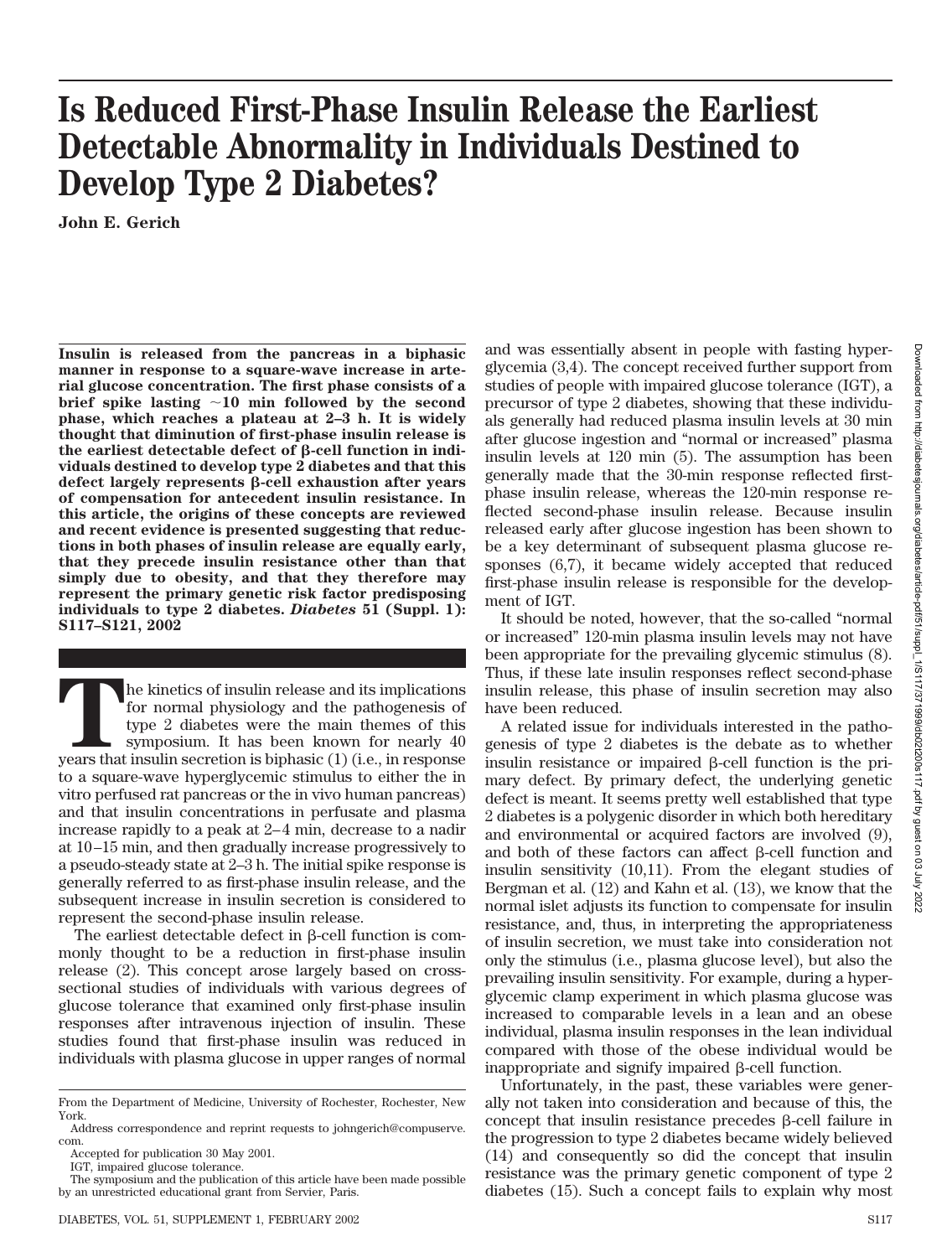obese individuals, who of course are insulin resistant, do not develop diabetes. If one accepts that the normal  $\beta$ -cell adjusts its function to compensate for insulin resistance, then one could explain the development of IGT and type 2 diabetes as a failure of  $\beta$ -cell compensation and that this may be the genetic basis for type 2 diabetes. Acceptance of this proposition does not exclude that environmental/ acquired factors (e.g., glucose toxicity [16], lipotoxicity [17], and amyloid accumulation in islets [18]) might also be involved.

In this article, previously published work of the author's laboratory is reviewed as is that of other investigators that relates to the questions of whether first-phase insulin  $release$  is the earliest detectable defect in  $\beta$ -cell function and whether impaired  $\beta$ -cell function precedes insulin resistance in the pathogenesis of type 2 diabetes.

## **FIRST-PHASE VERSUS SECOND-PHASE INSULIN RELEASE**

During the past 10 years, as part of a multinational collaborative project involving centers in the U.S., Finland, Norway, Greece, and Italy, we have been investigating --cell function and insulin sensitivity in nondiabetic individuals with and without a first-degree relative with type 2 diabetes (19–21). These individuals were all Caucasian and had either normal or impaired glucose tolerance according to World Health Organization criteria. To evaluate individual phases of insulin release and insulin sensitivity, 3-h hyperglycemic glucose clamps were used. First-phase insulin release was taken as the sum of the increments in plasma insulin over the initial 10 min, and second-phase insulin release was taken as the average plasma insulin level or increment during the last hour of the clamp. Insulin sensitivity was calculated as the glucose infusion rate necessary to maintain the clamp during the last hour divided by the plasma insulin level during that period. The basis for this was the assumption that the glucose infusion rate would depend on the prevailing insulinemia and the responsiveness of tissues to that insulin. Because the glucose infusion rate reflects the sum of the suppression of endogenous glucose release and the stimulation of glucose disposal, it represents whole-body insulin sensitivity. In addition, this approach assumes that the effect of the hyperglycemia per se to suppress endogenous glucose release and to augment glucose disposal is negligible compared with the effects of insulin. Insulin sensitivity assessed with the hyperglycemic clamp has been shown to be highly correlated to that determined with the euglycemic-hyperinsulinemic clamp (22).

To date, we have studied 185 individuals with normal glucose tolerance and 98 people with IGT. Their clinical characteristics are shown in Table 1. Because significant differences were observed between the groups for age, BMI, and waist-to-hip ratio, which are known to affect --cell function and insulin sensitivity, these factors as well as sex were used as covariates for statistical comparisons of  $\beta$ -cell function and insulin sensitivity.

Figure 1 gives the plasma glucose and insulin levels during the hyperglycemic clamp experiments broken down into four groups: those with normal glucose tolerance with (1) and without (2) a first-degree relative with type 2 diabetes and those having IGT with (3) and without

#### TABLE 1

Clinical characteristics of subjects

|                                    | Normal<br>glucose<br>tolerance | Impaired<br>glucose<br>tolerance |
|------------------------------------|--------------------------------|----------------------------------|
| $\boldsymbol{n}$                   | 185                            | 98                               |
| Sex (M/F)                          | 63/122                         | 38/60                            |
| Age (years)                        | $43 \pm 1$                     | $49 \pm 1*$                      |
| BMI $\frac{\text{kg}}{\text{m}^2}$ | $26.1 \pm 0.3$                 | $28.0 \pm 0.5^*$                 |
| Waist-to-hip ratio                 | $0.82 \pm 0.01$                | $0.88 \pm 0.01*$                 |
| Lean body mass (kg)                | $51.1 \pm 0.5$                 | $51.2 \pm 0.8$                   |
| Fat mass (kg)                      | $24.5 \pm 0.6$                 | $27.5 \pm 1.0^*$                 |
| $HbA_{1c}$ (%)                     | $5.11 \pm 0.04$                | $5.56 \pm 0.06*$                 |
| Fasting plasma glucose (mmol/l)    | $5.04 \pm 0.04$                | $5.49 \pm 0.05*$                 |
| Fasting plasma insulin (pmol/l)    | $38(35-40)$ <sup>†</sup>       | $53(47-61)*†$                    |

Data are means  $\pm$  SE unless noted otherwise.  $*P < 0.01$ ; †95% confidence limits.

(4) a first-degree relative with type 2 diabetes. It is clear that the hyperglycemic stimulus for insulin secretion was comparable in all groups.

As shown in Table 2, both first- and second-phase insulin release were reduced in people with IGT, as was insulin sensitivity. These data therefore do not provide evidence for priority for reductions in first-phase insulin release versus second-phase insulin release or for insulin  $resistance$  preceding impaired  $\beta$ -cell function. However, because first-phase insulin release was reduced by  $\sim 35\%$ and second-phase insulin release was reduced by  $\sim$ 28%, whereas insulin sensitivity was reduced by  $\sim$ 15%, it appears that the decrement in  $\beta$ -cell function was greater than that in insulin sensitivity.

Table 2 also provides data on differences in the phases of insulin release and insulin sensitivity in individuals with and without a family history of diabetes. As has been previously reported (19–28), there was clear-cut evidence for reduced  $\beta$ -cell function in individuals with a family



**FIG. 1. Plasma glucose and insulin levels during hyperglycemic clamps. Reproduced with permission from Van Haeften et al. (20). FH, family history; NGT, normal glucose tolerance.**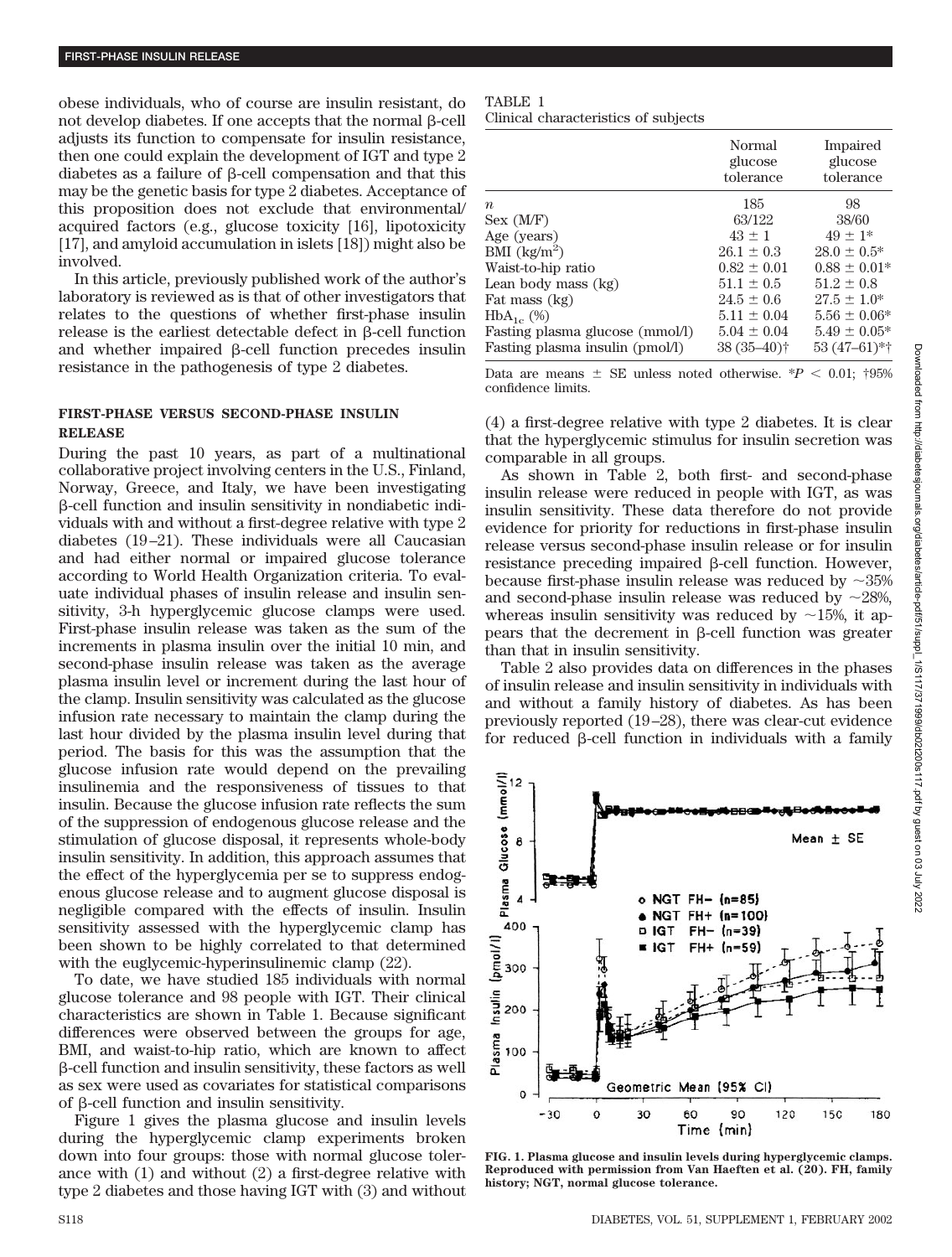Indexes of insulin secretion and insulin sensitivity in subjects with normal glucose tolerance (NGT) and IGT

|                                                                                                                                | NGT           |                                                       | <b>IGT</b>         |                     |                   |                   |
|--------------------------------------------------------------------------------------------------------------------------------|---------------|-------------------------------------------------------|--------------------|---------------------|-------------------|-------------------|
|                                                                                                                                | All           | $FH^-$                                                | $FH^+$             | All                 | $FH^-$            | $FH^+$            |
| Insulin secretion                                                                                                              |               |                                                       |                    |                     |                   |                   |
| First-phase (pmol/l)                                                                                                           | 711 (651–777) | 796 (718–883)                                         | $647(562 - 745)^*$ | 467 (398-548)†      | $449(359-562)$    | $480(378-609)$ §  |
| Second-phase (pmol/l)                                                                                                          | 281 (261–304) | 301 (272–334)                                         | 266 (239–297)      | $203(178-233)$ †    | $209(176-249)$    | $199(160 - 248)\$ |
| Insulin sensitivity $(\mu \text{mol} \cdot \text{kg})$<br>$LBM^{-1} \cdot \text{min}^{-1} \cdot \text{pmol}^{-1} \cdot l^{-1}$ |               | $0.236 \pm 0.008$ $0.228 \pm 0.011$ $0.242 \pm 0.012$ |                    | $0.202 \pm 0.012$ † | $0.179 \pm 0.019$ | $0.217 \pm 0.016$ |

Data for insulin secretion are geometric means (95% CI). Data for insulin sensitivity are means  $\pm$  SE. \* $P < 0.01$ ;  $\dot{\uparrow}P < 0.001$ , all IGT vs. all NGT;  $\sharp P$  < 0.0001;  $\S P$  < 0.01, IGT family history (FH)<sup>+</sup> vs. NGT FH<sup>+</sup>.  $|P$  < 0.05, NGT FH<sup>+</sup> vs. NGT FH<sup>-</sup>;  $\P P$  < 0.02, IGT FH<sup>-</sup> vs. NGT FH<sup>-</sup>.

history of diabetes. Both phases of insulin release were reduced: first phase slightly more than second phase  $(29)$ vs.  $\sim$ 12%). It is of note that insulin sensitivity was not reduced in these subjects.

We have not as yet analyzed these data to examine the coincidence of reductions in first- and second-phase insulin release, but in an earlier study of subjects with normal glucose tolerance, differing only in whether they had a first-degree relative with type 2 diabetes (19), we also found that people with a first-degree relative with type 2  $diabetes$  had reduced  $\beta$ -cell function (but no insulin resistance) and that some had reductions in only first-phase insulin release; some had reductions only in second-phase insulin release, whereas others had reductions in both phases of insulin release. We interpret these results to be consistent with genetic heterogeneity for impaired  $\beta$ -cell function.

### **IMPAIRED β-CELL FUNCTION VERSUS INSULIN RESISTANCE AS THE EARLIEST DEFECT**

As alluded to previously, people with IGT already have impaired  $\beta$ -cell function and insulin resistance although the reductions in  $\beta$ -cell function are approximately twice as great as those of insulin sensitivity. As shown in Fig. 2, in which both first- and second-phase insulin release are plotted as a function of insulin sensitivity, for any given degree of insulin resistance, each phase of insulin release is reduced in people with IGT. These data are not compatible with insulin resistance as the primary defect; if that were the case, one would expect to find greater  $\beta$ -cell function for a given degree of insulin resistance.

Analyzing these data further in terms of individuals with and without a first-degree relative with type 2 diabetes (Table 2), we found that those with a first-degree relative with type 2 diabetes were comparably insulin resistant and had a comparable degree of impaired  $\beta$ -cell function for a comparable degree of glucose intolerance as indicated by HbA<sub>1c</sub> levels (5.59  $\pm$  0.07 and 5.54  $\pm$  0.07%). From these data, one cannot make any inferences regarding time of onset.

However, comparison of individuals with normal glucose tolerance with and without a first-degree relative with type 2 diabetes does provide insight into this issue. As shown in Table 2, individuals with a first-degree relative with type 2 diabetes already have reductions in first- and second-phase insulin release while having no change in insulin sensitivity. This finding strongly suggests that impaired  $\beta$ -cell function precedes insulin resistance in those with a genetic predisposition to develop type 2 diabetes

and thus that impaired  $\beta$ -cell function is the primary defect for type 2 diabetes.

It has been argued that studies such as this include individuals who will not get type 2 diabetes. For such an argument to be a valid objection to the conclusions drawn, one would have to hypothesize that those not destined to get type  $2$  diabetes would have reduced  $\beta$ -cell function and better insulin sensitivity than those destined to get type 2 diabetes. From a common sense point of view, this hypothesis seems highly unlikely and is at variance with the results of studies of monozygotic twins discordant for type 2 diabetes.

Given that the ultimate concordance rate for type 2 diabetes in monozygotic twins is  $>80\%$ , one can infer that the monozygotic twin with normal glucose tolerance is a true prediabetic subject. There have been four studies of pairs of monozygotic twins in which one still has normal glucose  $(23-26)$ . In all studies, evidence for impaired  $\beta$ -cell function has been found. In the only study (26) that simultaneously examined insulin sensitivity, insulin sensitivity was found not to be significantly reduced, whereas first-phase insulin release was reduced.



**FIG. 2. Relationship between first- and second-phase insulin release and insulin sensitivity in subjects with normal glucose tolerance (NGT) and those with IGT. Reproduced with permission from Van Haeften et al. (20). LBM, lean body mass.**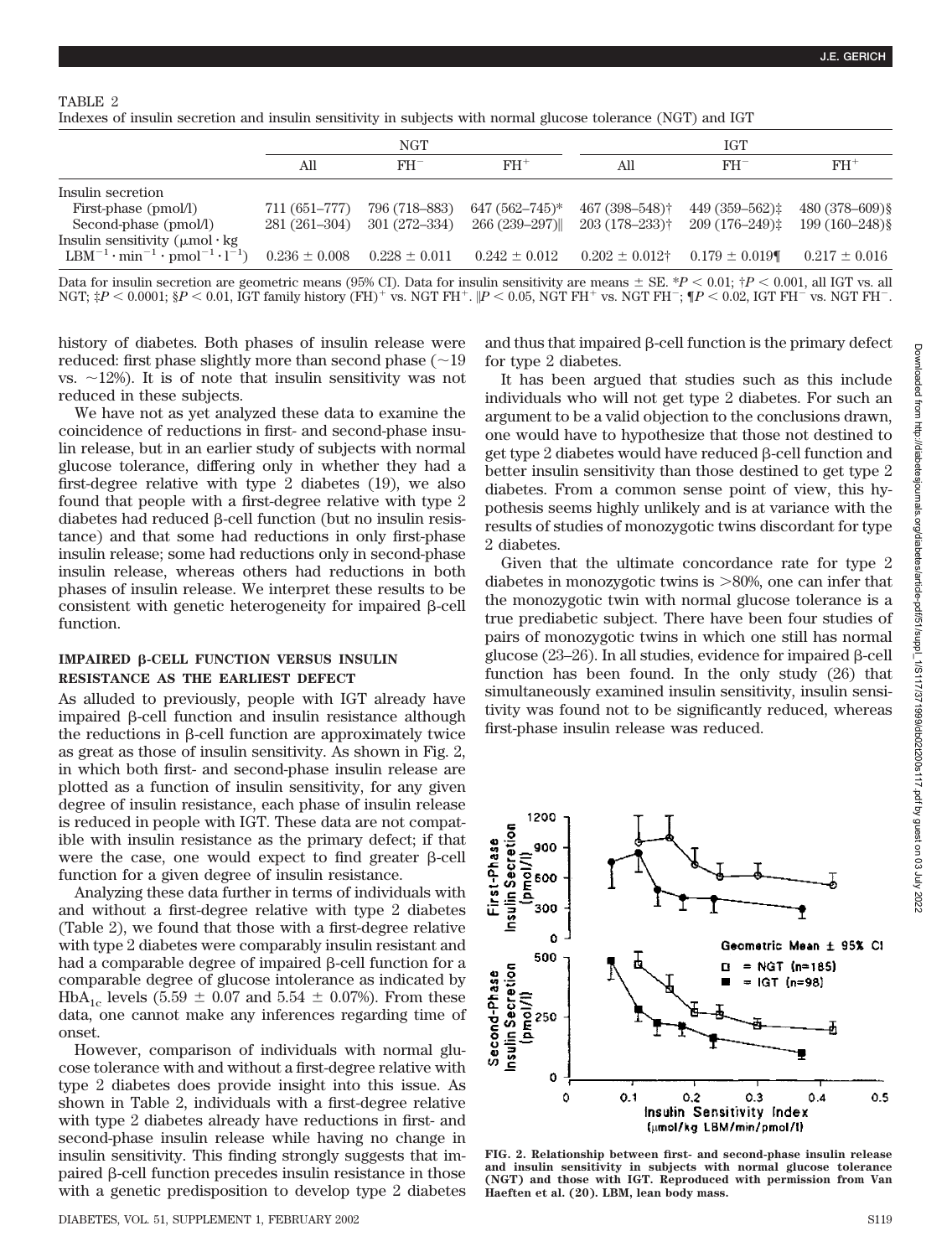#### TABLE 3

Partial correlation coefficients determined with multiple linear regression of baseline characteristics and parameters of insulin secretion and insulin sensitivity as estimated during hyperglycemic clamps

|                       | First<br>phase | Second<br>phase | Insulin<br>sensitivity |
|-----------------------|----------------|-----------------|------------------------|
| <b>Family history</b> | $-0.13*$       | $-0.14*$        | 0.08                   |
| <b>Sex</b>            | $-0.11$        | $-0.02$         | $-0.002$               |
| Age                   | $-0.11$        | $-0.15*$        | $-0.03$                |
| Body weight           | $-0.01$        | 0.02            | 0.02                   |
| Height                | $-0.02$        | 0.02            | 0.02                   |
| BMI                   | $0.28\dagger$  | $0.41\dagger$   | $-0.44\dagger$         |
| Waist-to-hip ratio    | $-0.02$        | 0.03            | $-0.14*$               |
| Multiple $R$          | $0.34\dagger$  | $0.43\dagger$   | $0.51\dagger$          |

 $n = 283$ . \* $P < 0.05$ ,  $P < 0.00001$ .

## **DETERMINANTS OF THE FIRST AND SECOND PHASES OF INSULIN RELEASE AND INSULIN SENSITIVITY**

To further assess the genetic influence on  $\beta$ -cell function and insulin sensitivity, we examined the influence of family history of diabetes as well as other factors, such as age, sex, body weight, BMI, and waist-to-hip ratio, using multiple linear regression. As shown in Table 3, first phase and second phase were correlated with family history and BMI, the latter probably reflecting the influence of insulin  $resistance$  on  $\beta$ -cell function. First- and second-phase insulin release only differed in that age was negatively correlated with second-phase release. In contrast, insulin sensitivity was not correlated with a family history of diabetes but was with BMI and waist-to-hip ratio. These observations did not provide evidence for a major genetic influence on the insulin resistance associated with type 2 diabetes but do suggest that a major factor is excess body weight and its distribution. Of course, there is evidence that body fat and its distribution are under genetic control (29), but this would not represent a specific diabetes gene.

## **CONCLUSIONS**

Based on the data presented above, a simple working model for the pathogenesis of type 2 diabetes is presented: certain individuals are born with genetically abnormal islets. This abnormality may be a reduced islet cell mass, accelerated apoptosis, susceptibility to amyloid toxicity, and other as yet undiscovered abnormalities. This genetic predisposition ultimately limits the ability to compensate for insulin resistance. Some individuals who remain lean and fit may never develop diabetes or may do so at a very old age because of progressive deterioration in  $\beta$ -cell function. In others who become insulin resistant because of weight gain, physical inactivity, high-fat diets, medications, etc., and are at risk of developing type 2 diabetes, age of onset and severity of diabetes will be determined by the balance between the ability of the  $\beta$ -cell to compensate and the degree of insulin resistance. This schema is  $\cos$  consistent with the findings of abnormal  $\beta$ -cell function in individuals at high risk of developing type 2 diabetes on a genetic basis (i.e., the normoglycemic monozygotic twin of a patient with type 2 diabetes) (23–26) and the findings of the U.K. Prospective Diabetes Study (30) and Belfast Diet Study (31) demonstrating an  $\sim$  50% reduction in  $\beta$ -cell function at diagnosis of type 2 diabetes and subsequent

further deterioration without an associated change in insulin sensitivity. Finally, this schema is consistent with therapeutic interventions aimed at preserving  $\beta$ -cell function/insulin secretion and at reducing the burden of insulin resistance.

## **ACKNOWLEDGMENTS**

The present work was supported in part by National Institutes of Health/Division of Research Resources/General Clinical Research Centers Grants 5M01-RR00044 and NIDDK-20411.

We wish to thank Mary Little for her superb editorial support.

#### **REFERENCES**

- 1. Curry D, Bennett L, Grodsky G: Dynamics of insulin secretion by the perfused rat pancreas. *Endocrinology* 83:572–584, 1968
- 2. Cerasi E, Luft R: What is inherited? What is added? Hypothesis for the pathogenesis of diabetes mellitus. *Diabetes* 16:615–627, 1967
- 3. Brunzell J, Robertson R, Lerner R, Hazzard W, Ensinck J, Bierman E, Porte D Jr: Relationships between fasting plasma glucose levels and insulin secretion during intravenous glucose tolerance tests. *J Clin Endocrinol Metab* 42:222–229, 1976
- 4. Kahn C, Soeldner J, Gleason R, Rojas L, Camerini-Davalos R, Marble A: Clinical and chemical diabetes in the offspring of diabetic couples. *N Engl J Med* 281:343–346, 1969
- 5. Gerich J: Metabolic abnormalities in impaired glucose tolerance. *Metabolism* 46:40–43, 1997
- 6. Mitrakou A, Kelley D, Mokan M, Veneman T, Pangburn T, Reilly J, Gerich J: Role of reduced suppression of glucose production and diminished early insulin release in impaired glucose tolerance. *N Engl J Med* 326:22–29, 1992
- 7. Calles-Escandon J, Robbins D: Loss of early phase of insulin release in humans impairs glucose tolerance and blunts thermic effect of glucose. *Diabetes* 36:1167–1172, 1987
- 8. Perley J, Kipnis D: Plasma insulin responses to oral and intravenous glucose: studies in normal and diabetic subjects. *J Clin Invest* 46:1954– 1962, 1967
- 9. Aitman T, Todd J: Molecular genetics of diabetes mellitus. *Baillieres Clin Endocrinol Metab* 9:631–656, 1995
- 10. Iselius L, Lindsten J, Morton N, Efendic S, Cerasi E, Haegermark A, Luft R: Genetic regulation of the kinetics of glucose-induced insulin release in man. *Clin Genet* 28:8–15, 1985
- 11. Martin B, Warram J, Rosner B, Rich S, Soeldner J, Krolewski A: Familial clustering of insulin sensitivity. *Diabetes* 41:850–854, 1992
- 12. Bergman R, Phillips J, Cobelli C: Physiologic evaluation of factors controlling glucose tolerance in man: measurement of insulin sensitivity and B-cell glucose sensitivity from the response to intravenous glucose. *J Clin Invest* 68:1456–1467, 1981
- 13. Kahn S, Prigeon R, McCulloch D, Boyko E, Bergman R, Schwartz M, Neifing J, Ward W, Beard J, Palmer J, Porte D: Quantification of the relationship between insulin sensitivity and beta-cell function in human subjects: evidence for a hyperbolic function. *Diabetes* 42:1663–1672, 1993
- 14. Pillay T, Langlois W, Olefsky J: The genetics of non-insulin-dependent diabetes mellitus. *Adv Genet* 32:51–98, 1995
- 15. Warram J, Martin B, Krolewski A, Soeldener S, Kahn C: Slow glucose removal rate and hyperinsulinemia precede the development of type II diabetes in the offspring of diabetic parents. *Ann Intern Med* 113:909–915, 1990
- 16. Yki-Järvinen H: Glucose toxicity. *Endocr Rev* 13:415–431, 1992
- 17. Lee Y, Hirose H, Ohneda M, Johnson J, McGarry J, Unger R: Beta-cell lipotoxicity in the pathogenesis of non-insulin-dependent diabetes mellitus of obese rats: impairment in adipocyte-beta-cell relationships. *Proc Natl Acad SciUSA* 91:10878–10882, 1994
- 18. Janson J, Ashley R, Harrison D, McIntyre S, Butler P: The mechanism of islet amyloid polypeptide toxicity is membrane disruptic by intermediatesized toxic amyloid particles. *Diabetes* 48:491–498, 1999
- 19. Pimenta W, Kortytkowski M, Mitrakou A, Jenssen T, Yki-Jarvinen H, Evron W, Dailey G, Gerich J: Pancreatic beta-cell dysfunction as the primary genetic lesion in NIDDM. *JAMA* 273:1855–1861, 1995
- 20. Van Haeften T, Pimenta W, Mitrakou A, Korytkowski M, Jenssen T, Yki-Järvinen H, Gerich J: Relative contributions of β-cell function and